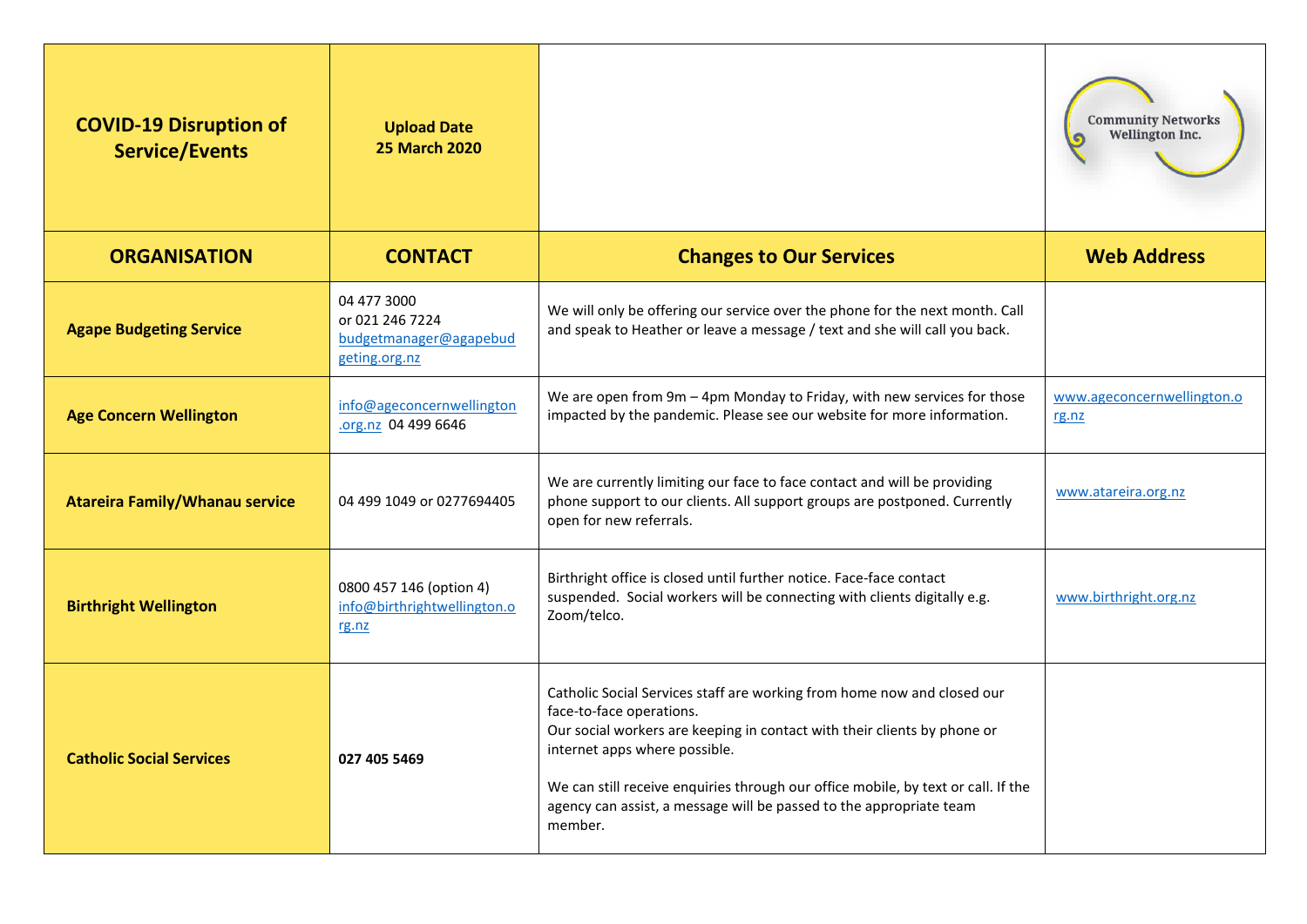| <b>Citizens Advice Bureau Central</b>                     | www.cab.org.nz<br>0800 367 222<br>welcab@cab.org.nz                                                                                                                           | All Citizens Advice Bureaus have closed their doors;<br>Staff will continue to provide services to clients on:<br>0800 367 222 or by emailing or through live chat.<br>For email or live chat please use the "contact us" function on our website<br>www.cab.org.nz | www.cab.org.nz                                                       |
|-----------------------------------------------------------|-------------------------------------------------------------------------------------------------------------------------------------------------------------------------------|---------------------------------------------------------------------------------------------------------------------------------------------------------------------------------------------------------------------------------------------------------------------|----------------------------------------------------------------------|
| <b>Citizens Advice Bureau Johnsonville</b>                | Johnsonville 478 5698                                                                                                                                                         | See Details Citizens Advice Bureau Central                                                                                                                                                                                                                          | www.cab.org.nz                                                       |
| <b>Citizens Advice Bureau Kilbirnie</b>                   | Eastern Suburbs 387 3573                                                                                                                                                      | See Details Citizens Advice Bureau Central                                                                                                                                                                                                                          | www.cab.org.nz                                                       |
| <b>Citizens Advice Bureau Karori</b>                      | Wellington West 476 4595                                                                                                                                                      | See Details Citizens Advice Bureau Central                                                                                                                                                                                                                          | www.cab.org.nz                                                       |
| <b>Citizens Advice Bureau</b><br><b>Newtown</b>           | 04 389 3813<br>Newtown Community Centre,<br>Corner of Colombo and<br><b>Rintoul Street</b>                                                                                    | See Details Citizens Advice Bureau Central                                                                                                                                                                                                                          | www.cab.org.nz                                                       |
| <b>Community Connections</b>                              | Emily Sheffield 022 369 2290<br>(employment services)<br>France Aziz 022 169 6573<br>(Supported living services)                                                              | Our Supported employment services are suspended for 4 weeks or until the<br>isolation period is over. If you need any support please contact Emily.<br>Our supported living Services are still running.                                                             | https://www.ccslt.org.nz/                                            |
| <b>Community Law Wellington and</b><br><b>Hutt Valley</b> | 04 499 2928<br>info@wclc.org.nz<br>For immigration legal advice<br>please fill in the form on our<br>website www.wclc.org.nz or<br>leave a detailed message at<br>04 460 4461 | We are providing free legal advice by phone and email                                                                                                                                                                                                               | www.wclc.org.nz                                                      |
| <b>Community Networks Wellington</b>                      | 04 385 3518<br>Office@cnw.org.nz<br>newsletter@cnw.org.nz                                                                                                                     | All our future network meetings will be on hold, until the medical advice<br>suggests group gatherings are safe.<br>As our staff work from home, we will still continue to send out email<br>supplements and our monthly newsletter                                 | www.cnw.org.nz<br>https://www.cnw.org.nz/covid-<br>19-resources.html |
| <b>Community Networks Aotearoa</b>                        | 021 1784333<br>eo@communitynetworksaote<br>aroa.org.nz                                                                                                                        | We will be working from home intermittently. We will be at the office when<br>required. Just ring if you need to see us.                                                                                                                                            |                                                                      |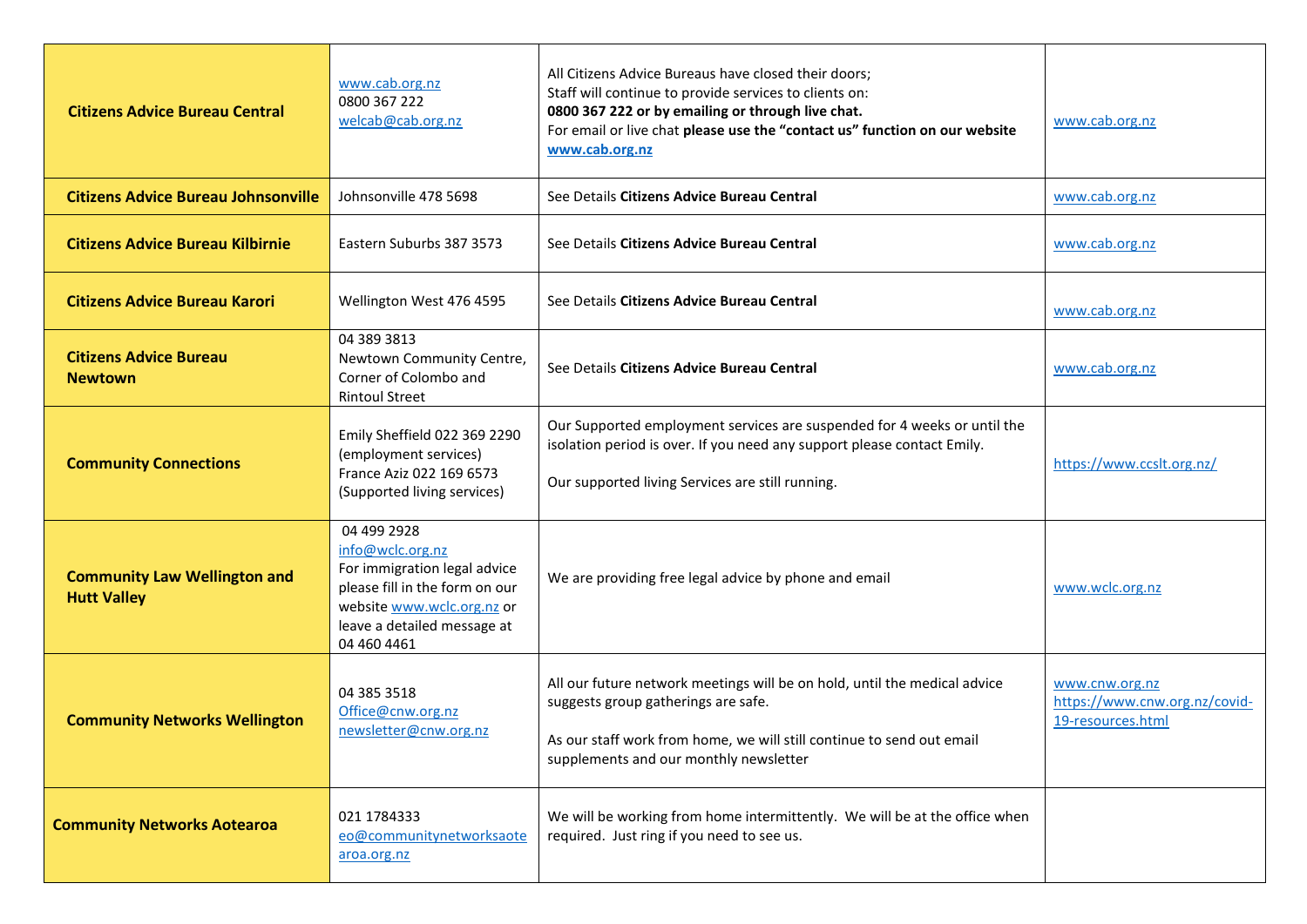| <b>Compassion Soup Kitchen</b>                             | 385 9299                                                                | The Soup Kitchen has had it confirmed that they are an essential service and<br>will be continuing to operate with added measures in place to ensure<br>everyone's safety.<br>Please see our facebook page for details<br>www.facebook.com/soupkitchenwellington                                                                                                                                                                                                                                                                                                                                                                                                                                              | www.facebook.com/soupkitche<br>nwellington               |
|------------------------------------------------------------|-------------------------------------------------------------------------|---------------------------------------------------------------------------------------------------------------------------------------------------------------------------------------------------------------------------------------------------------------------------------------------------------------------------------------------------------------------------------------------------------------------------------------------------------------------------------------------------------------------------------------------------------------------------------------------------------------------------------------------------------------------------------------------------------------|----------------------------------------------------------|
| <b>DCM</b><br><b>Downtown Community Ministry</b>           | 04 384 7699<br>office@dcm.org.nz                                        | DCM is currently developing different Covid-19 plans/scenarios, and is<br>currently open as per usual.                                                                                                                                                                                                                                                                                                                                                                                                                                                                                                                                                                                                        | www.dcm.org.nz                                           |
| <b>Dementia Wellington</b>                                 | 049722595<br>admin@dementiawellington.<br>org.nz                        | We are available by phone and email for the next month                                                                                                                                                                                                                                                                                                                                                                                                                                                                                                                                                                                                                                                        | www.dementiawellington.org.n<br>$\underline{\mathsf{Z}}$ |
| <b>Diabetes Wellington INC</b>                             | 04 4995085                                                              | With the increase to status Level 3 this afternoon and Level 4 in 48 hours<br>Diabetes Wellington advises that our information centre and shop will be<br>closed from 4.00pm 24 March.<br>Any product orders that we receive by email, phone or website prior to<br>1.30pm 25 March we will endeavor to dispatch by the end of that day; we<br>hope that couriers will still be able to deliver.<br>If you need any support or information please call 04 499 5085 which will be<br>diverted to our Field Officer, Peggy Bhana-Thomson for assistance.<br>We will keep monitoring this plan as things change.<br>One thing that has not changed is that we are here for you, we're only a<br>phone call away. |                                                          |
| <b>English Language Partners</b><br><b>Wellington</b>      | 027 646 5451 or<br>04 384 1992<br>wellington@englishlanguag<br>e.org.nz | There are no changes to our service we are currently continuing all our<br>usual services.                                                                                                                                                                                                                                                                                                                                                                                                                                                                                                                                                                                                                    | https://www.englishlanguage<br>.org.nz/                  |
| <b>Presbyterian Support Central</b><br><b>Family Works</b> | info@psc.org.nz<br>04 4394900                                           | Family Works is offering limited essential services due to the COVID-19<br>pandemic. See Website to lasts details                                                                                                                                                                                                                                                                                                                                                                                                                                                                                                                                                                                             | https://www.psc.org.nz/covid-<br>19/                     |
| <b>Kahungunu Whanau Services</b>                           | 04 384 6252<br>nikkiw@nkkp.org.nz                                       | There are no changes to our service we are currently continuing all our usual<br>services                                                                                                                                                                                                                                                                                                                                                                                                                                                                                                                                                                                                                     | https://www.nkkp.org.nz/                                 |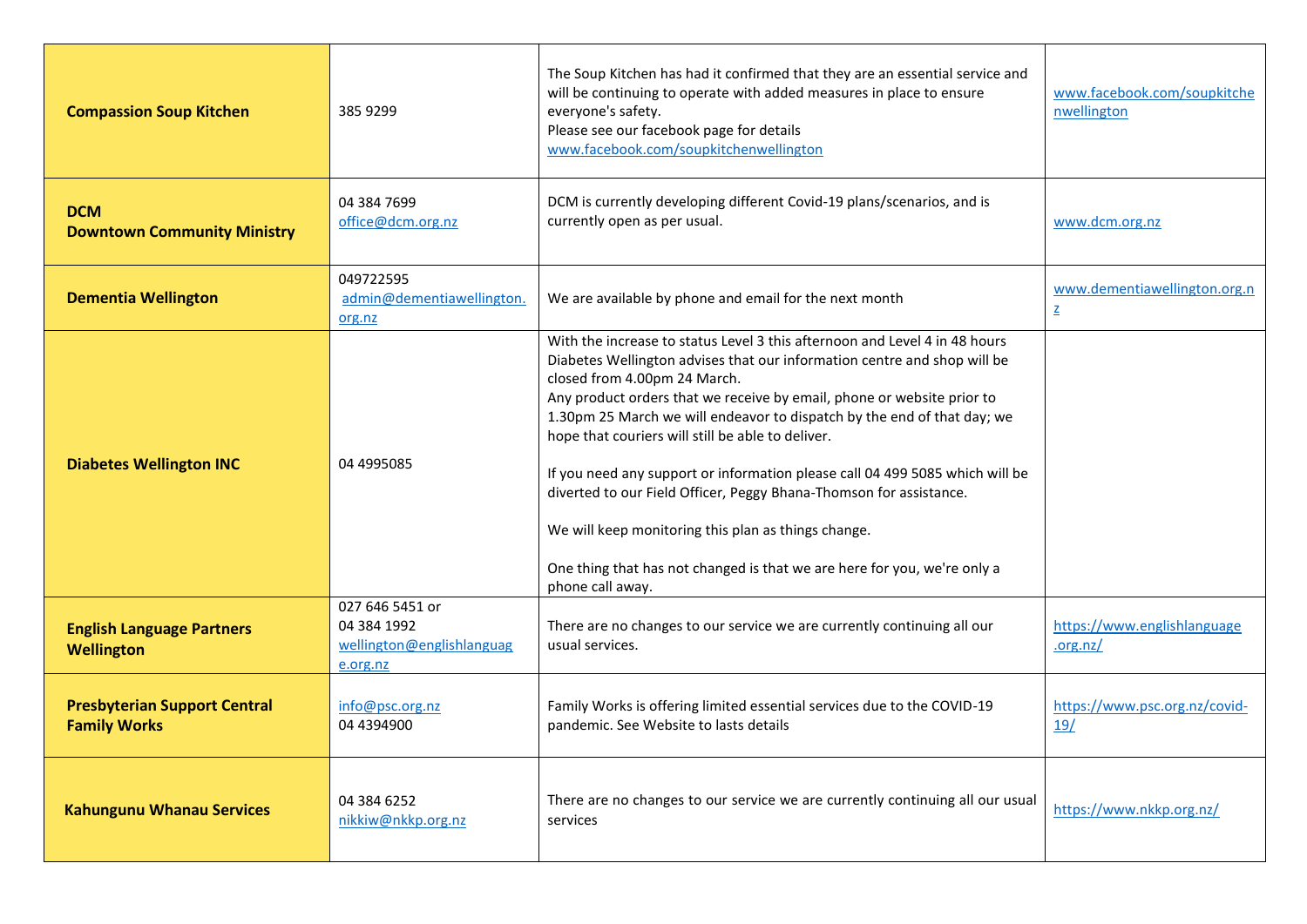| <b>Kaibosh</b>                           | matt@kaibosh.org.nz                                                         | If you require food to support your clients over the shutdown period, please<br>get in touch with Kaibosh on 04 385 0825. We may be able to offer<br>additional assistance to your organization through this period                                                                                                               | www.kaibosh.org.nz<br>https://www.facebook.com/pg/<br>Kaibosh.NZ/posts/?ref=page_in<br>ternal                                                                                                                                       |
|------------------------------------------|-----------------------------------------------------------------------------|-----------------------------------------------------------------------------------------------------------------------------------------------------------------------------------------------------------------------------------------------------------------------------------------------------------------------------------|-------------------------------------------------------------------------------------------------------------------------------------------------------------------------------------------------------------------------------------|
| <b>Literacy Aotearoa</b>                 | 0800 732 3464<br>wellington@literacy.org.nz                                 | We are now closed until further government updates.                                                                                                                                                                                                                                                                               | https://www.facebook.com/Lit<br>eacyAotearoaGreaterWellingto<br>n/                                                                                                                                                                  |
| <b>Lower Hutt Women's Centre</b>         | 04 9201009                                                                  | We have suspended drop in, groups and workshops. Our counsellor and<br>social worker will continue with current clients via phone.                                                                                                                                                                                                | www.lhwc.org.nz                                                                                                                                                                                                                     |
| <b>KiwiClass</b>                         | 04 384 3693<br><b>Emergency Contact Only - 021</b><br>0275 0284             | Closed all our face to face services, including classes, effective<br>Monday 23 March. We are hoping to transition to online teaching as<br>soon as possible.                                                                                                                                                                     | facebook.com/kiwiclasswellingt<br>$on$<br>kiwiclass.org.nz                                                                                                                                                                          |
| <b>MIX - Connecting Creating, Living</b> | 04 399 1085                                                                 | Open as usual, please check website and Facebook for details                                                                                                                                                                                                                                                                      | https://mix.org.nz/<br>https://www.facebook.com/Mi<br>xlnc/                                                                                                                                                                         |
| <b>Parent Help</b>                       | 0800 568856 for the Helpline<br><b>AND EMAIL:</b><br>dale@parenthelp.org.nz | Our parenting helpline will be open 9am - 9pm. Counselling for existing<br>clients and new clients will by zoom or phone calls.                                                                                                                                                                                                   | https://www.parenthelp.org.nz<br>L                                                                                                                                                                                                  |
| <b>Parent to Parent Wellington</b>       | Sue Trueman 027 808 3947<br>suet@parent2parent.org.nz                       | Parent to Parent is still fully operational with telephone and email support<br>for clients from 9.00am - 3.00pm weekdays. We have cancelled all face to<br>face support groups, workshops and events until at least mid May, however<br>we are currently exploring options to hold these meetings using technology<br>like Zoom. | Please refer to our facebook<br>page https://www.facebook.co<br>m/parent2parent.wellington/<br>and<br>website http://www.parent2pa<br>rent.org.nz/ for updates on<br>this.<br>If you are feeling isolated<br>please give me a call. |
| <b>People Skills Consulting</b>          | 0272116479<br>madeleine.f.taylor@xtra.co.nz                                 | All supervision/coaching will now be conducted via phone/skype/zoom. If<br>you need to increase the level of support to your staff I am able to drop my<br>rate at this time to 50% of usual rates.                                                                                                                               | www.peopleskillsconsulting                                                                                                                                                                                                          |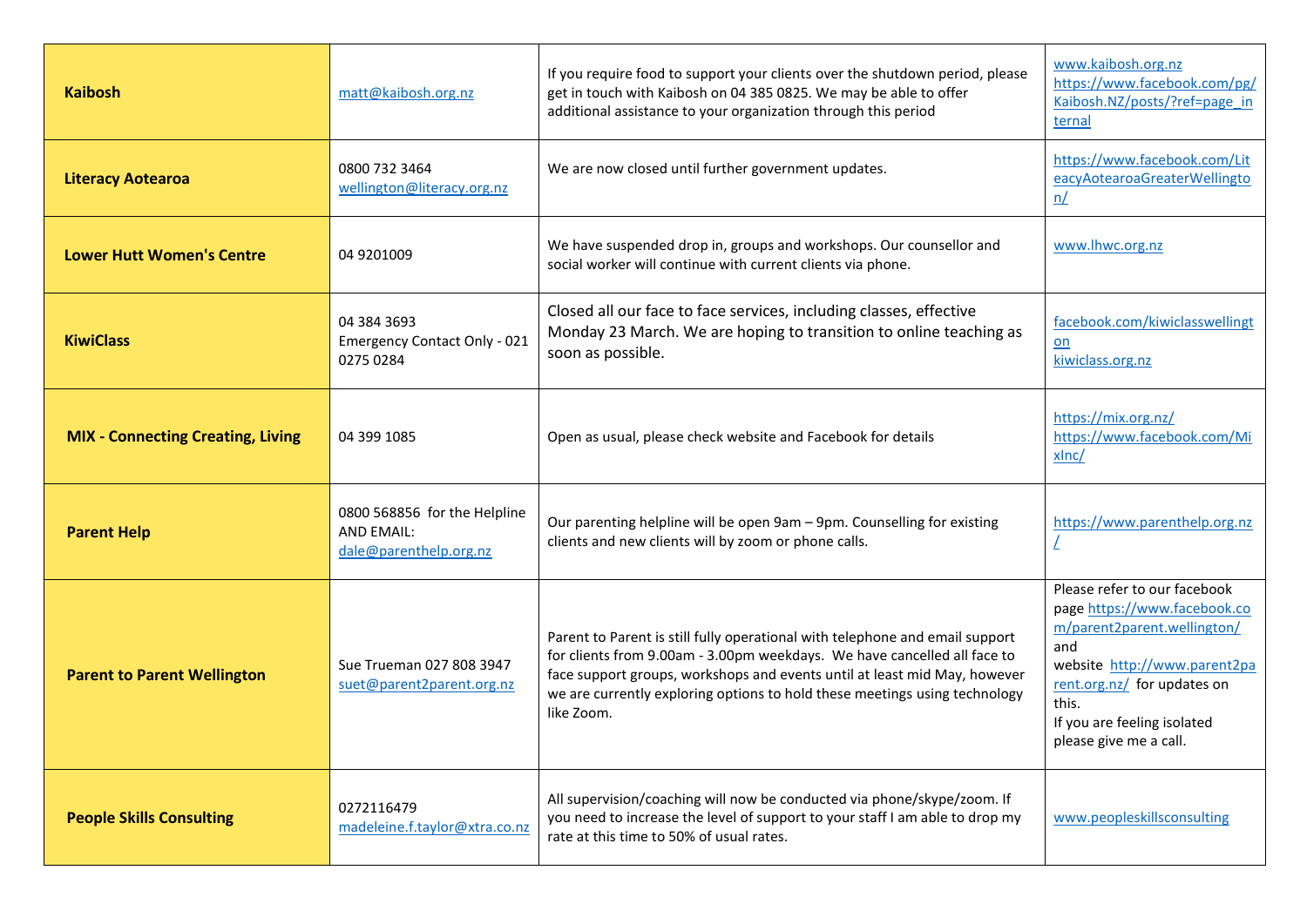| <b>The Salvation Army, Oasis</b><br>(Gambling) & Bridge (AOD) Services | 04 389 6566                                                                                                                                  | There are no changes to our services, we are currently continuing all our<br>usual Services                                                                                                                                                                                                                                                                                                                                                                                                                                                                                                                                                                                                                                                                  | https://www.salvationarmy.org<br>.nz/get-help/gambling-support |
|------------------------------------------------------------------------|----------------------------------------------------------------------------------------------------------------------------------------------|--------------------------------------------------------------------------------------------------------------------------------------------------------------------------------------------------------------------------------------------------------------------------------------------------------------------------------------------------------------------------------------------------------------------------------------------------------------------------------------------------------------------------------------------------------------------------------------------------------------------------------------------------------------------------------------------------------------------------------------------------------------|----------------------------------------------------------------|
| <b>Sexual Abuse Help Foundation</b>                                    | 04 801 6655 (Wellington<br>Office)<br>info@wellingtonhelp.org.nz<br>for general enquiries<br>support@wellingtonhelp.org.<br>nz for referrals | Our offices are closed; however our 24/7 crisis support line will continue to<br>run, and our social workers and therapists will be providing support over the<br>phone, and using other applications such as Zoom and Skype to keep in touch<br>with current and new clients.                                                                                                                                                                                                                                                                                                                                                                                                                                                                               | https://www.wellingtonhelp.or<br>g.nz/                         |
| <b>Sisters of Compassion</b><br><b>Our Lady's Home of Compassion</b>   | info@compassion.org.nz                                                                                                                       | Some events are cancelled and some postponed until further notice.                                                                                                                                                                                                                                                                                                                                                                                                                                                                                                                                                                                                                                                                                           | www.facebook.com/sistersofco<br>mpassion                       |
| <b>Special Olympics New Zealand</b>                                    | Jemma Drake 027 555 1944<br>jemmad@specialolympics.org<br>.nz                                                                                | All trainings and events are cancelled or postponed until further notice.<br>Please check out website for further updates.                                                                                                                                                                                                                                                                                                                                                                                                                                                                                                                                                                                                                                   | https://www.specialolympics.or<br>g.nz/                        |
| <b>St Peter's Church</b>                                               | 04 382 8486<br>021 035 2574 Toni<br>office@stpetersonwillis.org.nz                                                                           | St Peters is currently still open.<br>This may change at any moment and we will advise as soon as we know.<br>Services:<br>Sunday 8am and 10am<br>Morning Prayers - weekday mornings 7.45am<br>Will be livestreamed from Monday 23 March<br>(Facebook page: St. Peter's on Willis (Wellington))<br>St Peters is open for hire.<br>Our rooms are available for hire to very small groups who are unable to meet<br>due to a lack of space (physical distance recommendations from the<br>Government) at their own offices.<br>We can also offer a camera for livestreaming your meetings. This depends<br>on how many people need it at once.<br>Cleaning:<br>Base level - daily<br>After each meeting<br>Dishwasher for all equipment<br>Sanitiser available |                                                                |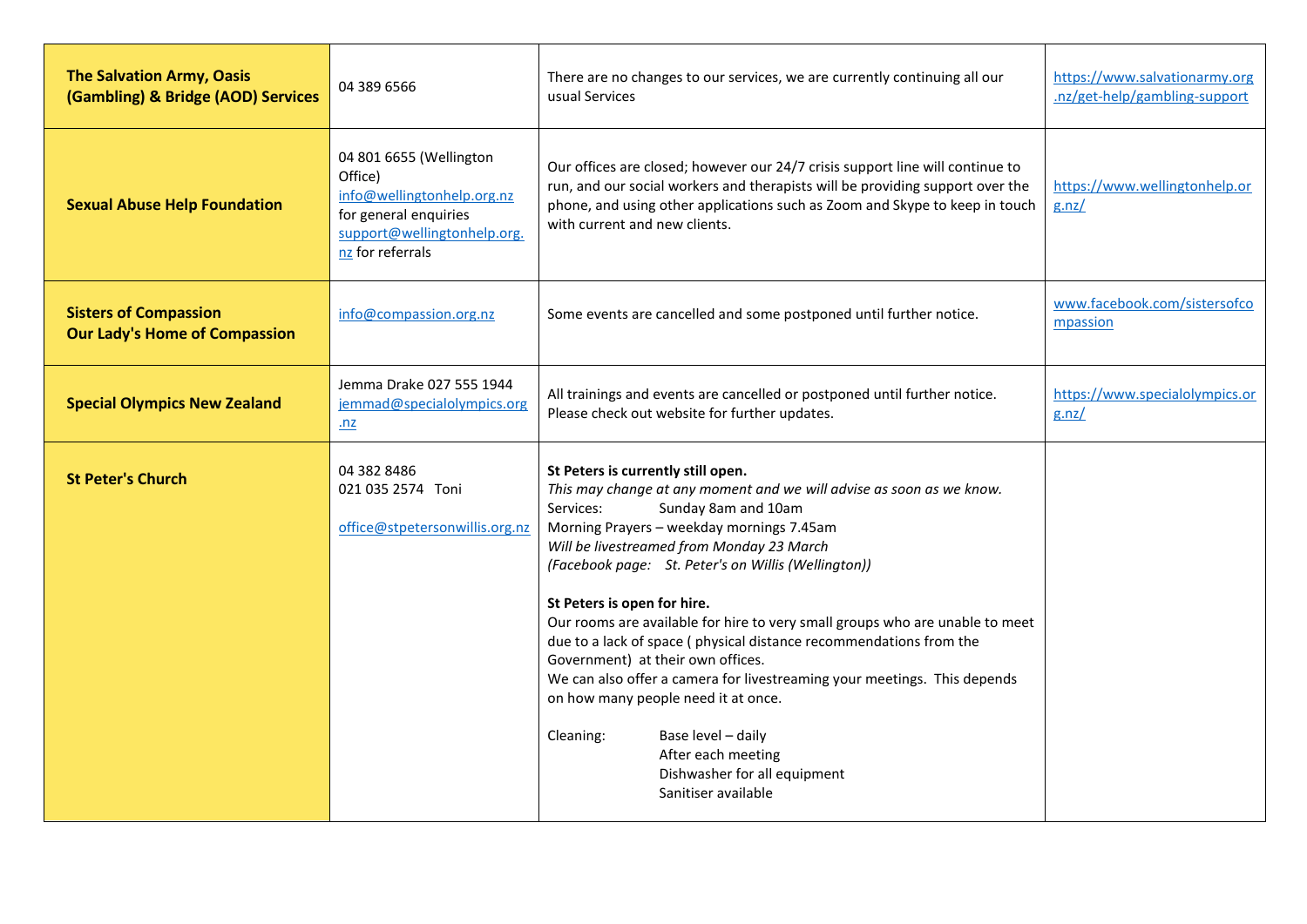|                                                                             |                                                         | Vinnies Op Shops - CLOSED                                                                                                                                                                                                                                                                                                                                                                                                                                                                                   |                                                                                                        |
|-----------------------------------------------------------------------------|---------------------------------------------------------|-------------------------------------------------------------------------------------------------------------------------------------------------------------------------------------------------------------------------------------------------------------------------------------------------------------------------------------------------------------------------------------------------------------------------------------------------------------------------------------------------------------|--------------------------------------------------------------------------------------------------------|
|                                                                             |                                                         | Vinnies Re Sew - CLOSED                                                                                                                                                                                                                                                                                                                                                                                                                                                                                     | https://www.vinnies-<br>wellington.org.nz/ and<br>Facebook: Vinnies Wellington                         |
|                                                                             |                                                         | Welfare and Service Hub - Closed to the public.                                                                                                                                                                                                                                                                                                                                                                                                                                                             |                                                                                                        |
| <b>St Vincent de Paul Society</b><br><b>Wellington (Vinnies Wellington)</b> | 04-389-7122<br>info@vinnieswgtn.org.nz                  | Essential Parcels only and accessed by delivery only:<br><b>Food Parcels</b><br><b>Winter Good Parcels</b><br>o Bedding<br>Cookware<br>$\circ$<br>Winter clothing<br>$\circ$<br>Heater<br>$\circ$<br><b>Baby Parcels</b><br>Clothing $0 - 3$ months<br>$\circ$<br>Clothing $3-6$ months<br><b>Bassinet bedding</b><br>$\circ$<br>Cot bedding<br>$\circ$<br>How to access Essential Parcels:<br>Call 04 389 7122<br>Text - 021 215 7098<br>Email - info@vinneiswgtn.org.nz<br>Social - Facebook/ vinnieswgtn |                                                                                                        |
| <b>Strathmore Park and Raukawa</b><br><b>Community Centre</b>               | Fiona Prestidge<br>manager@spcc.org.nz<br>022 506 2288. | Raukawa Community Centre is shutdown along with all other non-essential<br>services across NZ.<br>Staff from Strathmore Park Community Centre Trust will be working remotely<br>during this time.                                                                                                                                                                                                                                                                                                           |                                                                                                        |
|                                                                             |                                                         |                                                                                                                                                                                                                                                                                                                                                                                                                                                                                                             |                                                                                                        |
| <b>Sustainability Trust</b>                                                 | 021 0291 9576                                           | Closed until further notice from government.                                                                                                                                                                                                                                                                                                                                                                                                                                                                | www.sustiantrust.org.nz                                                                                |
| Te Whare Tiaki Wahine Refuge                                                | 04-237 7027                                             | Our services are still operational however, if you are unwell please stay<br>home, you can still contact us for support by phoning our crisis phone 04-237<br>7027 for advice, information and support. 24/7. Please see our facebook<br>page for updates                                                                                                                                                                                                                                                   | https://www.facebook.com/Por<br>iruaRefuge/                                                            |
| <b>Vincent Art Workshop</b>                                                 |                                                         | Vincents Art Workshop is closed until further notice. This includes life<br>drawing sessions on Tuesday and Thursday evenings.                                                                                                                                                                                                                                                                                                                                                                              | https://www.facebook.com/pg/<br>Vincents-Art-Workshop-<br>146291018723447/posts/?ref=<br>page internal |
|                                                                             |                                                         |                                                                                                                                                                                                                                                                                                                                                                                                                                                                                                             |                                                                                                        |